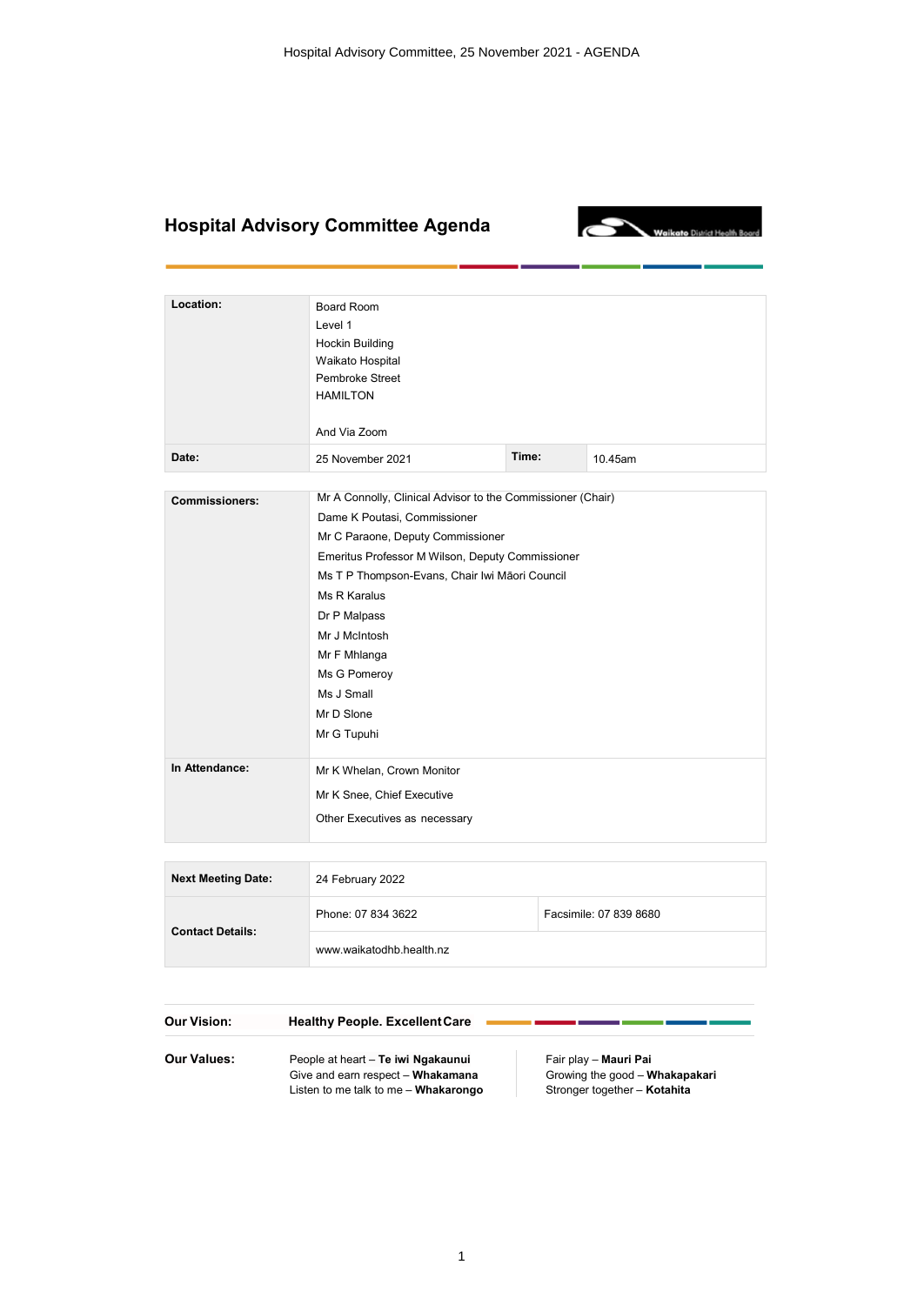## **Item**

#### **1. [APOLOGIES](#page-2-0)**

#### **2. [INTERESTS](#page-3-0)**

- 2.1 [Schedule of Interests](#page-4-0)
- 2.2 Conflicts Related to Items on the Agenda

#### **3. [MINUTES AND MATTERS ARISING](#page-10-0)**

- 3.1 [Minutes 23 September 2021](#page-11-0)
- 3.2 Matters arising from the minutes

#### **4. [EXECUTIVE DIRECTOR HOSPITAL AND COMMUNITY SERVICES](#page-16-0)**

Across the two Statutory Committees (CPHAC/DSAC and HAC) we will be presenting on our preparedness for COVID in hospital services, the community and regionally (Te Manawa Taki)

#### **5. [INFORMATION](#page-17-0)**

#### **6. [GENERAL BUSINESS](#page-18-0)**

#### 6.1 [2022 Meeting Dates](#page-19-0)

- ∑ 24 February
- ∑ 5 May
- ∑ 23 June

**[NEXT MEETING:](#page-20-0)** 24 February 2022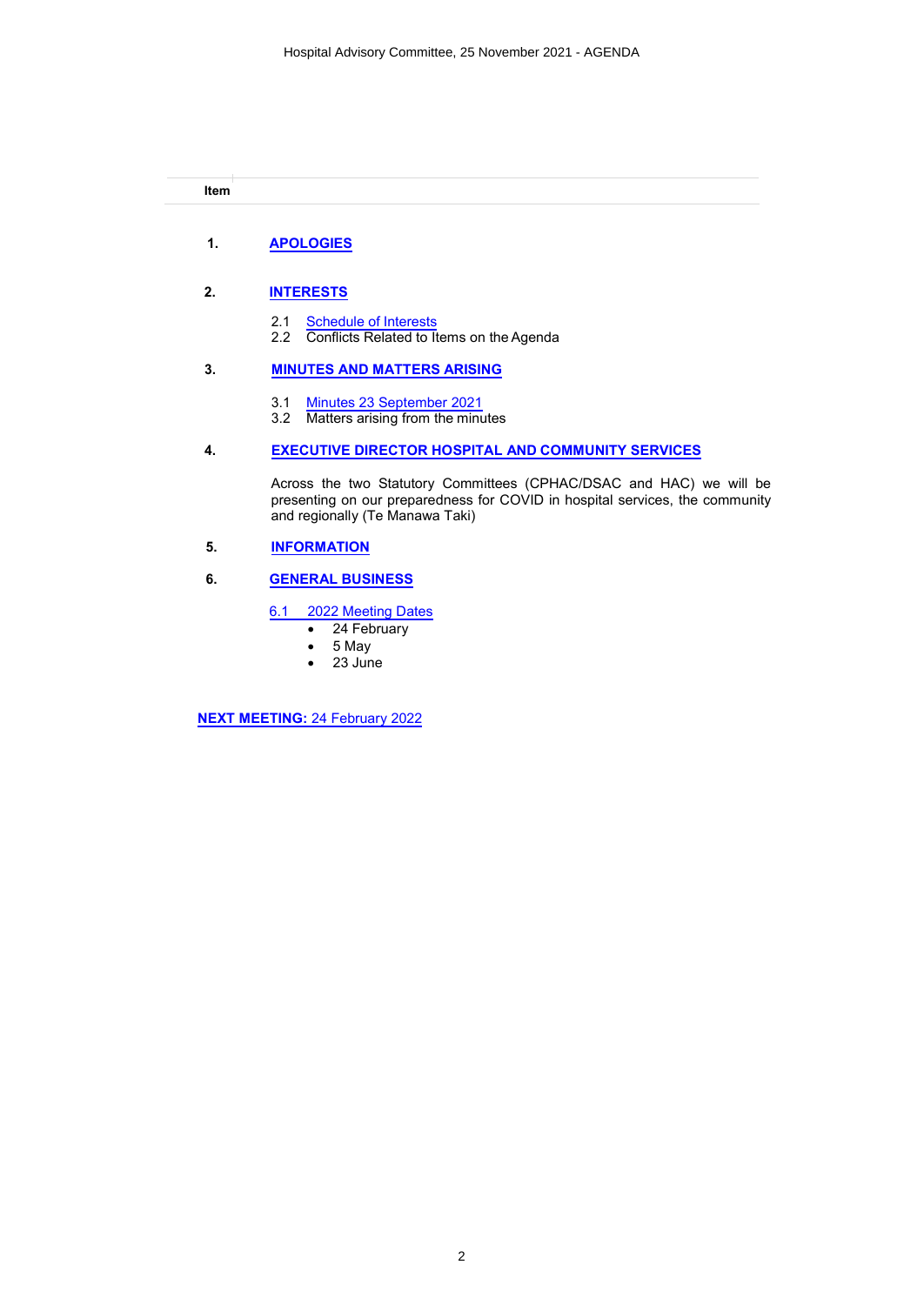<span id="page-2-0"></span>

## **Apologies**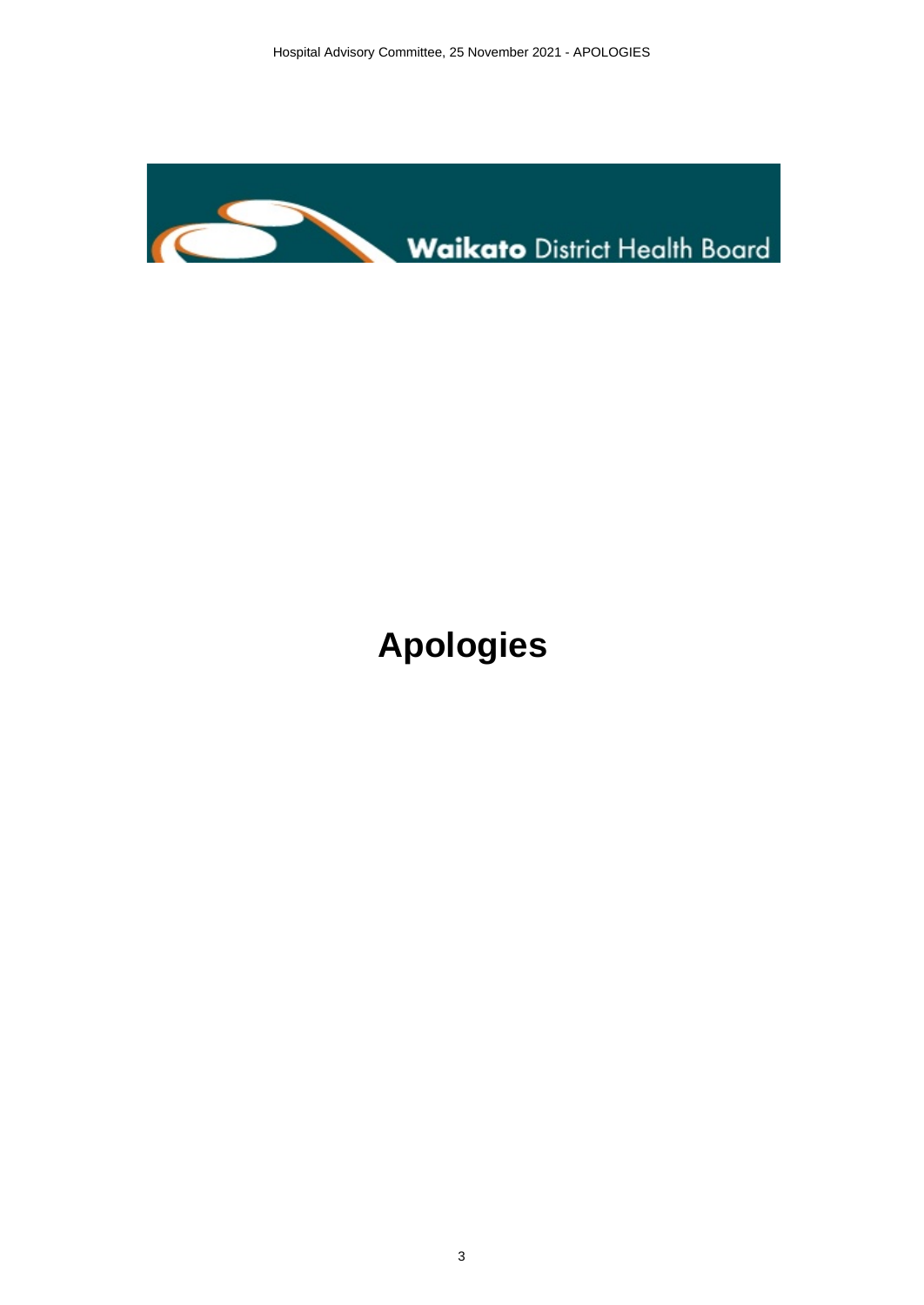<span id="page-3-0"></span>

## **Interests**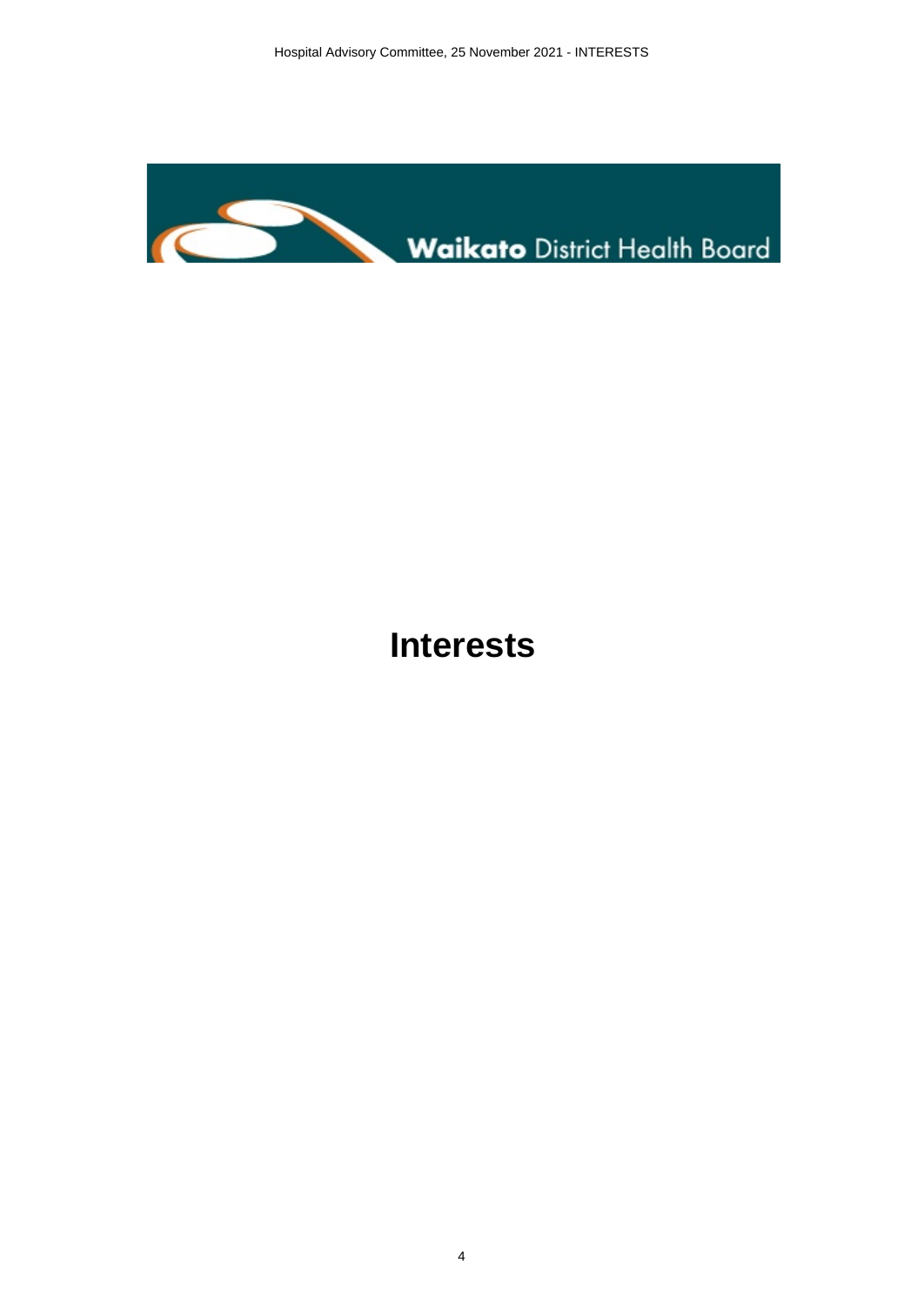### <span id="page-4-0"></span>**SCHEDULE OF INTERESTS FOR HOSPITALS ADVISORY COMMITTEE MEETINGS TO NOVEMBER 2021**

Dame Karen Poutasi

| <b>Interest</b>                                                         | Nature of Interest        | <b>Type of Conflict</b>           | <b>Mitigating Actions</b>         |
|-------------------------------------------------------------------------|---------------------------|-----------------------------------|-----------------------------------|
|                                                                         | (Pecuniary/Non-Pecuniary) | (Actual/Potential/Perceived/None) | (Agreed approach to manage Risks) |
| <b>Commissioner, Waikato DHB</b>                                        | Non-Pecuniary             | None                              | Refer Notes 1 and 2               |
| Member, Finance Risk and Audit Committee, Waikato DHB                   | Non-Pecuniary             | None                              |                                   |
| Member, Hospitals Advisory Committee, Waikato DHB                       | Non-Pecuniary             | None                              |                                   |
| Member, Community and Public Health and Disability and Support Advisory | Non-Pecuniary             | None                              |                                   |
| <b>Committee. Waikato DHB</b>                                           |                           |                                   |                                   |
| Deputy Chair, Network for Learning                                      | Non-Pecuniary             | None                              |                                   |
| Son, Health Manager, Worksafe                                           | Non-Pecuniary             | None                              |                                   |
| Chair, Wellington Uni-Professional Board                                | Non-Pecuniary             | None                              |                                   |
| Chair. Taumata Arowai                                                   | Non-Pecuniary             | None                              |                                   |
| <b>Chair, Transition Programme Assurance Group</b>                      | Non-Pecuniary             | None                              |                                   |
| Member, Health System Readiness Assurance Group                         | Non-Pecuniary             | None                              |                                   |

Mr Andrew Connolly

| <b>Interest</b>                                                             | Nature of Interest<br>(Pecuniary/Non-Pecuniary) | <b>Type of Conflict</b><br>(Actual/Potential/Perceived/None) | <b>Mitigating Actions</b><br>(Agreed approach to manage Risks) |
|-----------------------------------------------------------------------------|-------------------------------------------------|--------------------------------------------------------------|----------------------------------------------------------------|
| <b>Clinical Advisor to the Commissioner, Waikato DHB</b>                    | Non-Pecuniary                                   | None                                                         | Refer Notes 1 and 2                                            |
| Member, Finance Risk and Audit Committee, Waikato DHB                       | Non-Pecuniary                                   | None                                                         |                                                                |
| Chair, Hospitals Advisory Committee, Waikato DHB                            | Non-Pecuniary                                   | None                                                         |                                                                |
| Member, Community and Public Health and Disability and Support Advisory     | Non-Pecuniary                                   | None                                                         |                                                                |
| <b>Committee. Waikato DHB</b>                                               |                                                 |                                                              |                                                                |
| Acting Chief Medical Officer, Ministry of Health (secondment to 31 December | Non-Pecuniary                                   | None                                                         |                                                                |
| 2021, part-time)                                                            |                                                 |                                                              |                                                                |
| Board member, Health Quality and Safety Commission (position non-active     | Non-Pecuniary                                   | None                                                         |                                                                |
| whilst Acting Chief Medical Officer, Ministry of Health)                    |                                                 |                                                              |                                                                |
| <b>Employee, Counties Manukau DHB</b>                                       | Non-Pecuniary                                   | None                                                         |                                                                |
| <b>Clinical Advisor to Chair, Southern DHB</b>                              | Non-Pecuniary                                   | None                                                         |                                                                |
| <b>Member, MoH Planned Care Advisory Group</b>                              | Non-Pecuniary                                   | None                                                         |                                                                |

Note 1: Interests listed in every agenda.

Note 2: Members required to detail any conflicts applicable to each meeting.

Note 3: Roles within the Waikato DHB are recorded but are by definition not conflicts and for practical purposes, non-pecuniary.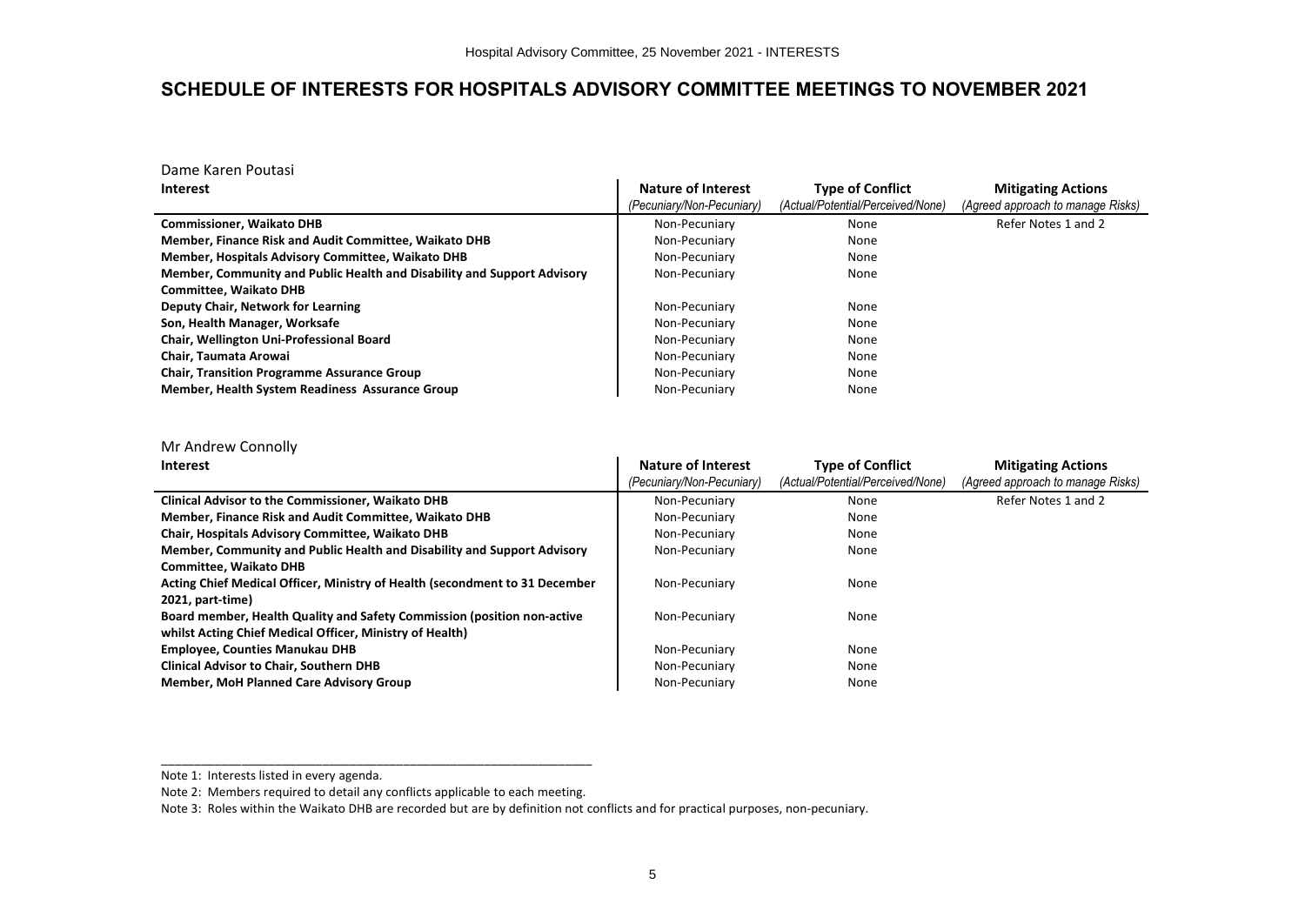| Mr Chad Paraone                                                             |                           |                                   |                                   |
|-----------------------------------------------------------------------------|---------------------------|-----------------------------------|-----------------------------------|
| <b>Interest</b>                                                             | Nature of Interest        | <b>Type of Conflict</b>           | <b>Mitigating Actions</b>         |
|                                                                             | (Pecuniary/Non-Pecuniary) | (Actual/Potential/Perceived/None) | (Agreed approach to manage Risks) |
| <b>Deputy Commissioner, Waikato DHB</b>                                     | Non-Pecuniary             | None                              | Refer Notes 1 and 2               |
| Member, Finance Risk and Audit Committee, Waikato DHB                       | Non-Pecuniary             | None                              |                                   |
| Member, Hospitals Advisory Committee, Waikato DHB                           | Non-Pecuniary             | None                              |                                   |
| Member, Community and Public Health and Disability and Support Advisory     | Non-Pecuniary             | None                              |                                   |
| <b>Committee. Waikato DHB</b>                                               |                           |                                   |                                   |
| Māori Health Director, Precision Driven Health (stepped down from role from | Non-Pecuniary             | None                              |                                   |
| October 2020 to December 2021)                                              |                           |                                   |                                   |
| Committee of Management Member and Chair, Parengarenga A Incorporation      | Non-Pecuniary             | None                              |                                   |
| Director/Shareholder, Finora Management Services Ltd                        | Non-Pecuniary             | None                              |                                   |
| Acting Chief Executive, Interim Māori Health Authority                      | Non-Pecuniary             | None                              |                                   |

| Emeritus Professor Margaret Wilson                                     |                           |                                   |                                   |
|------------------------------------------------------------------------|---------------------------|-----------------------------------|-----------------------------------|
| <b>Interest</b>                                                        | Nature of Interest        | <b>Type of Conflict</b>           | <b>Mitigating Actions</b>         |
|                                                                        | (Pecuniary/Non-Pecuniary) | (Actual/Potential/Perceived/None) | (Agreed approach to manage Risks) |
| <b>Deputy Commissioner, Waikato DHB</b>                                | Non-Pecuniary             | None                              | Refer Notes 1 and 2               |
| Member, Finance Risk and Audit Committee, Waikato DHB                  | Non-Pecuniary             | None                              |                                   |
| Member, Hospitals Advisory Committee, Waikato DHB                      | Non-Pecuniary             | None                              |                                   |
| Chair, Community and Public Health and Disability and Support Advisory | Non-Pecuniary             | None                              |                                   |
| <b>Committee, Waikato DHB</b>                                          |                           |                                   |                                   |
| <b>Member, Waikato Health Trust</b>                                    | Non-Pecuniary             | None                              |                                   |
| Co-Chair, Waikato Plan Leadership Group                                | Non-Pecuniary             | None                              |                                   |

Note 1: Interests listed in every agenda.

Note 2: Members required to detail any conflicts applicable to each meeting.

Note 3: Roles within the Waikato DHB are recorded but are by definition not conflicts and for practical purposes, non-pecuniary.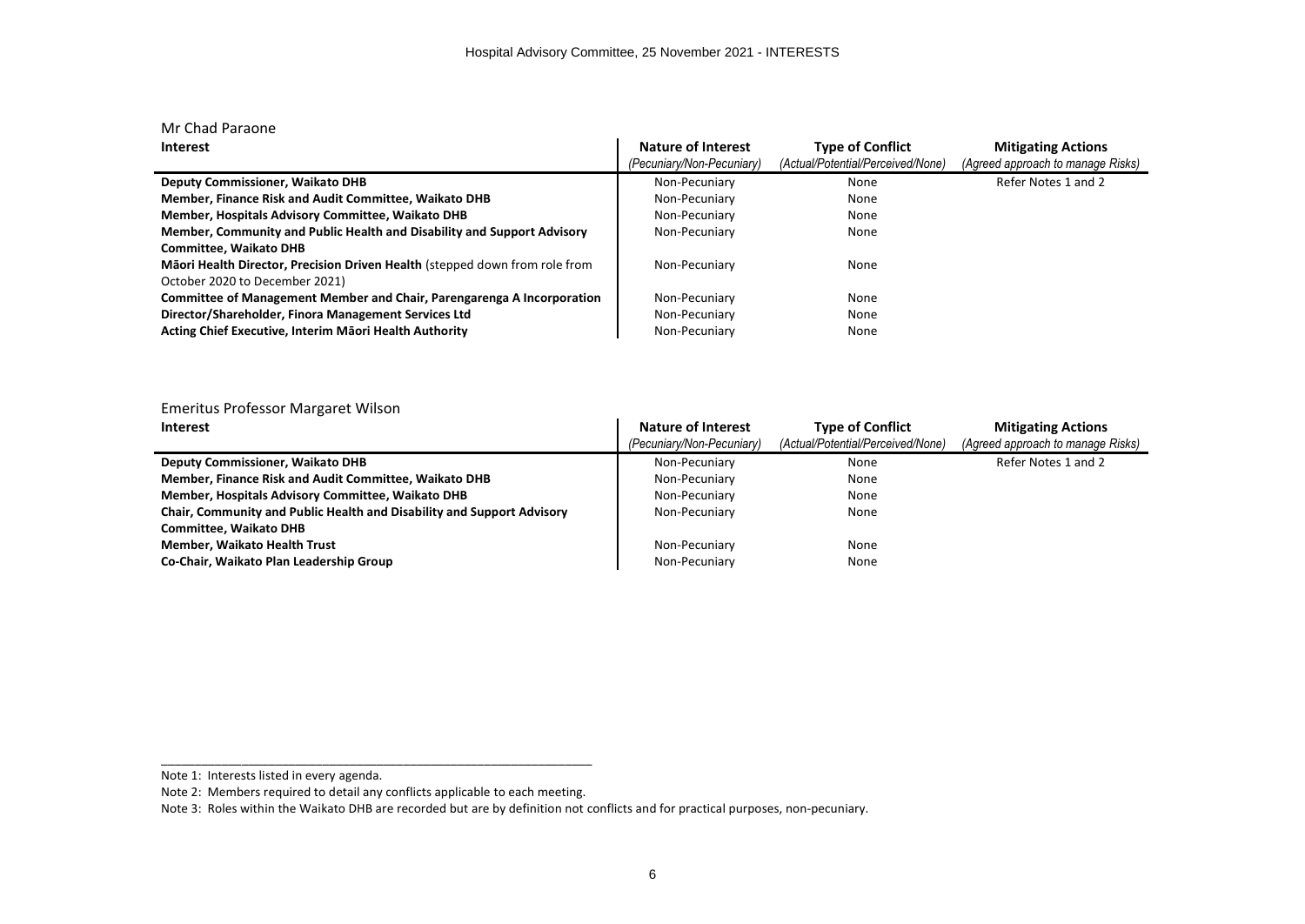|  | Ms Te Pora Thompson-Evans |
|--|---------------------------|
|--|---------------------------|

| <b>Interest</b>                                                           | <b>Nature of Interest</b> | <b>Type of Conflict</b>           | <b>Mitigating Actions</b>         |
|---------------------------------------------------------------------------|---------------------------|-----------------------------------|-----------------------------------|
|                                                                           | (Pecuniary/Non-Pecuniary) | (Actual/Potential/Perceived/None) | (Agreed approach to manage Risks) |
| Attendee, Commissioner meetings, Waikato DHB                              | Non-Pecuniary             | None                              | Refer Notes 1 and 2               |
| Member, Finance Risk and Audit Committee, Waikato DHB                     | Non-Pecuniary             | None                              |                                   |
| Deputy Chair, Community and Public Health Advisory Committee, Waikato DHB | Non-Pecuniary             | None                              |                                   |
| Member, Hospitals Advisory Committee, Waikato DHB                         | Non-Pecuniary             | None                              |                                   |
| Chair, Iwi Maaori Council, Waikato DHB                                    | Non-Pecuniary             | None                              |                                   |
| Member, Te Manawa Taki Governance Group                                   | Non-Pecuniary             | None                              |                                   |
| Iwi Maaori Council Representative for Waikato-Tainui, Waikato DHB         | Non-Pecuniary             | None                              |                                   |
| Iwi: Ngāti Hauā                                                           | Non-Pecuniary             | None                              |                                   |
| Maangai Maaori:                                                           |                           |                                   |                                   |
| <b>Community Committee</b>                                                | Non-Pecuniary             | None                              |                                   |
| <b>Economic Development Committee</b><br>O                                | Non-Pecuniary             | None                              |                                   |
| Director/Shareholder, Haua Innovation Group Holdings Limited              | Non-Pecuniary             | None                              |                                   |
| Director, Whai Manawa Limited                                             | Non-Pecuniary             | None                              |                                   |
| Director/Shareholder, 7 Eight 12 Limited                                  | Non-Pecuniary             | None                              |                                   |

#### Dr Paul Malpass

| Interest                                                            | Nature of Interest<br>(Pecuniary/Non-Pecuniary) | <b>Type of Conflict</b><br>(Actual/Potential/Perceived/None) | <b>Mitigating Actions</b><br>(Agreed approach to manage Risks) |
|---------------------------------------------------------------------|-------------------------------------------------|--------------------------------------------------------------|----------------------------------------------------------------|
| Member, Community and Public Health Advisory Committee, Waikato DHB | Non-Pecuniary                                   | None                                                         | Refer Notes 1 and 2                                            |
| Member, Hospitals Advisory Committee, Waikato DHB                   | Non-Pecuniary                                   | None                                                         |                                                                |
| Member, Consumer Council, Waikato DHB                               | Non-Pecuniary                                   | None                                                         |                                                                |
| <b>Fellow, Australasian College of Surgeons</b>                     | Non-Pecuniary                                   | None                                                         |                                                                |
| Fellow, New Zealand College of Public Health Medicine               | Non-Pecuniary                                   | None                                                         |                                                                |
| Daughter registered nurse employed by Taupo Medical Centre          | Non-Pecuniary                                   | None                                                         |                                                                |
| Daughter employed by Access Community Health                        | Non-Pecuniary                                   | None                                                         |                                                                |
| Eldest son employed by Presbyterian Support, Northern               | Non-Pecuniary                                   | None                                                         |                                                                |

Note 1: Interests listed in every agenda.

Note 2: Members required to detail any conflicts applicable to each meeting.

Note 3: Roles within the Waikato DHB are recorded but are by definition not conflicts and for practical purposes, non-pecuniary.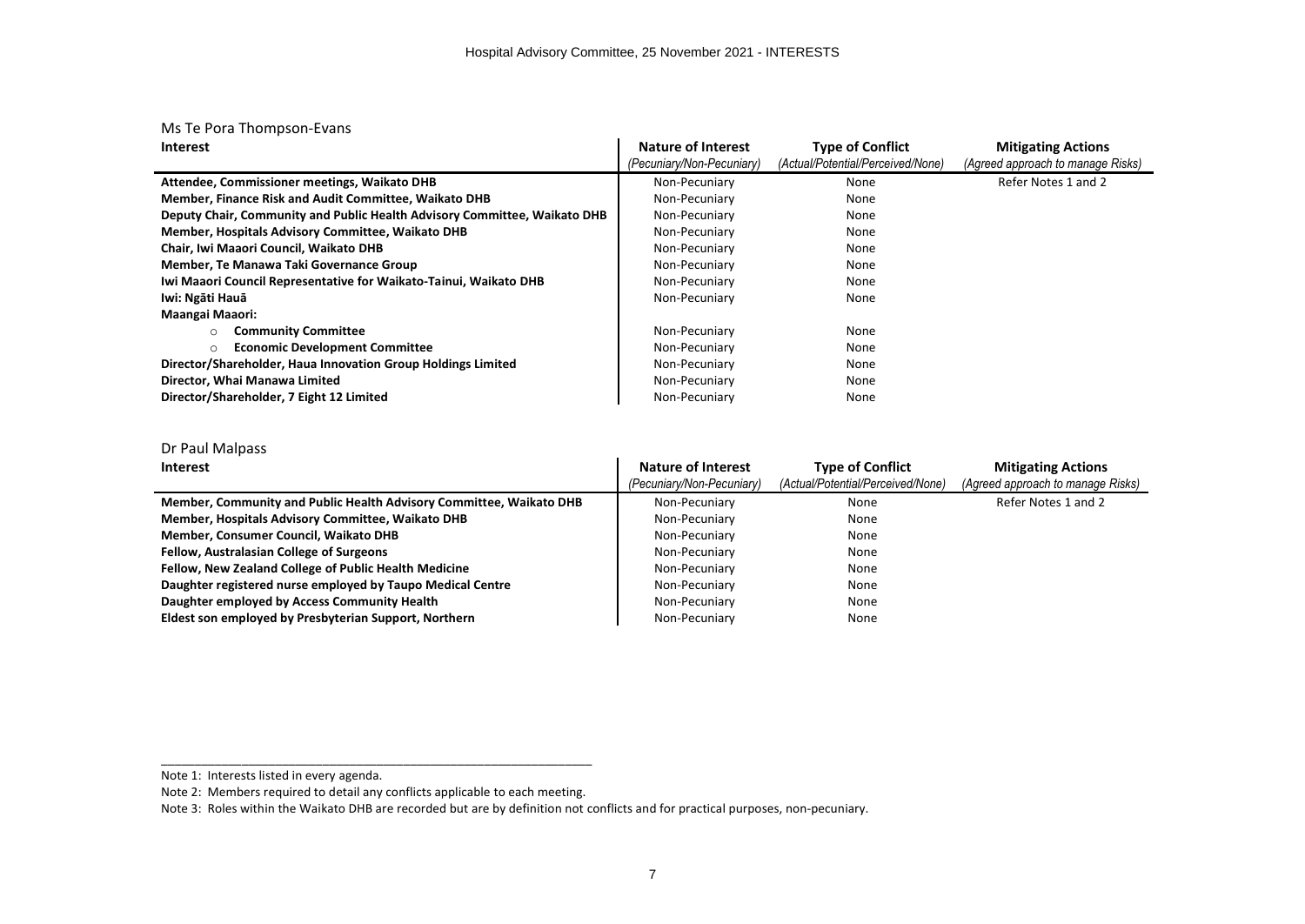| Mr John McIntosh                                                                                                                                                          |                                                 |                                                              |                                                                |
|---------------------------------------------------------------------------------------------------------------------------------------------------------------------------|-------------------------------------------------|--------------------------------------------------------------|----------------------------------------------------------------|
| <b>Interest</b>                                                                                                                                                           | Nature of Interest<br>(Pecuniary/Non-Pecuniary) | <b>Type of Conflict</b><br>(Actual/Potential/Perceived/None) | <b>Mitigating Actions</b><br>(Agreed approach to manage Risks) |
| Member, Community and Public Health Advisory Committee, Waikato DHB                                                                                                       | Non-Pecuniary                                   | None                                                         | Refer Notes 1 and 2                                            |
| Member, Hospitals Advisory Committee, Waikato DHB                                                                                                                         | Non-Pecuniary                                   | None                                                         |                                                                |
| Community Liaison, LIFE Unlimited Charitable Trust (a national health and<br>disability provider; contracts to Ministry of Health; currently no Waikato DHB<br>contracts) | Non-Pecuniary                                   | None                                                         |                                                                |
| Coordinator, SPAN Trust (a mechanism for distribution to specialised funding<br>from Ministry of Health in Waikato                                                        | Non-Pecuniary                                   | None                                                         |                                                                |
| Trustee, Waikato Health and Disability Expo Trust                                                                                                                         | Non-Pecuniary                                   | None                                                         |                                                                |
| Ms Rachel Karalus                                                                                                                                                         |                                                 |                                                              |                                                                |

| <b>Interest</b>                                                     | <b>Nature of Interest</b> | <b>Type of Conflict</b>           | <b>Mitigating Actions</b>         |
|---------------------------------------------------------------------|---------------------------|-----------------------------------|-----------------------------------|
|                                                                     | (Pecuniary/Non-Pecuniary) | (Actual/Potential/Perceived/None) | (Agreed approach to manage Risks) |
| Member, Community and Public Health Advisory Committee, Waikato DHB | Non-Pecuniary             | None                              | Refer Notes 1 and 2               |
| Member, Hospitals Advisory Committee, Waikato DHB                   | Non-Pecuniary             | None                              |                                   |
| <b>Chair, Aere Tai Pacific Midland Collective</b>                   | Non-Pecuniary             | None                              |                                   |
| Member, Waikato Plan Regional Housing Initiative                    | Non-Pecuniary             | None                              |                                   |
| Chief Executive Officer, K'aute Pasifika Trust                      | Non-Pecuniary             | None                              |                                   |

Ms Gerri Pomeroy

| <b>Interest</b>                                                              | <b>Nature of Interest</b> | <b>Type of Conflict</b>           | <b>Mitigating Actions</b>         |
|------------------------------------------------------------------------------|---------------------------|-----------------------------------|-----------------------------------|
|                                                                              | (Pecuniary/Non-Pecuniary) | (Actual/Potential/Perceived/None) | (Agreed approach to manage Risks) |
| Member, Community and Public Health Advisory Committee, Waikato DHB          | Non-Pecuniary             | None                              | Refer Notes 1 and 2               |
| Member, Hospitals Advisory Committee, Waikato DHB                            | Non-Pecuniary             | None                              |                                   |
| Co-Chair, Consumer Council, Waikato DHB                                      | Non-Pecuniary             | None                              |                                   |
| Trustee, My Life My Voice                                                    | Non-Pecuniary             | None                              |                                   |
| Waikato Branch President, National Executive Committee Member and            | Non-Pecuniary             | None                              |                                   |
| National President, Disabled Person's Assembly                               |                           |                                   |                                   |
| Member, Enabling Good Lives Waikato Leadership Group, Ministry of Social     | Non-Pecuniary             | None                              |                                   |
| Development                                                                  |                           |                                   |                                   |
| Member, Machinery of Government Review Working Group, Ministry of Social     | Non-Pecuniary             | None                              |                                   |
| Development                                                                  |                           |                                   |                                   |
| Co-Chair, Disability Support Service System Transformation Governance Group, | Non-Pecuniary             | None                              |                                   |
| <b>Ministry of Health</b>                                                    |                           |                                   |                                   |
| Member, Enabling Good Lives National Leadership Group, Ministry of Health    | Non-Pecuniary             | None                              |                                   |

Note 1: Interests listed in every agenda.

Note 2: Members required to detail any conflicts applicable to each meeting.

\_\_\_\_\_\_\_\_\_\_\_\_\_\_\_\_\_\_\_\_\_\_\_\_\_\_\_\_\_\_\_\_\_\_\_\_\_\_\_\_\_\_\_\_\_\_\_\_\_\_\_\_\_\_\_\_\_\_\_\_\_\_\_\_

Note 3: Roles within the Waikato DHB are recorded but are by definition not conflicts and for practical purposes, non-pecuniary.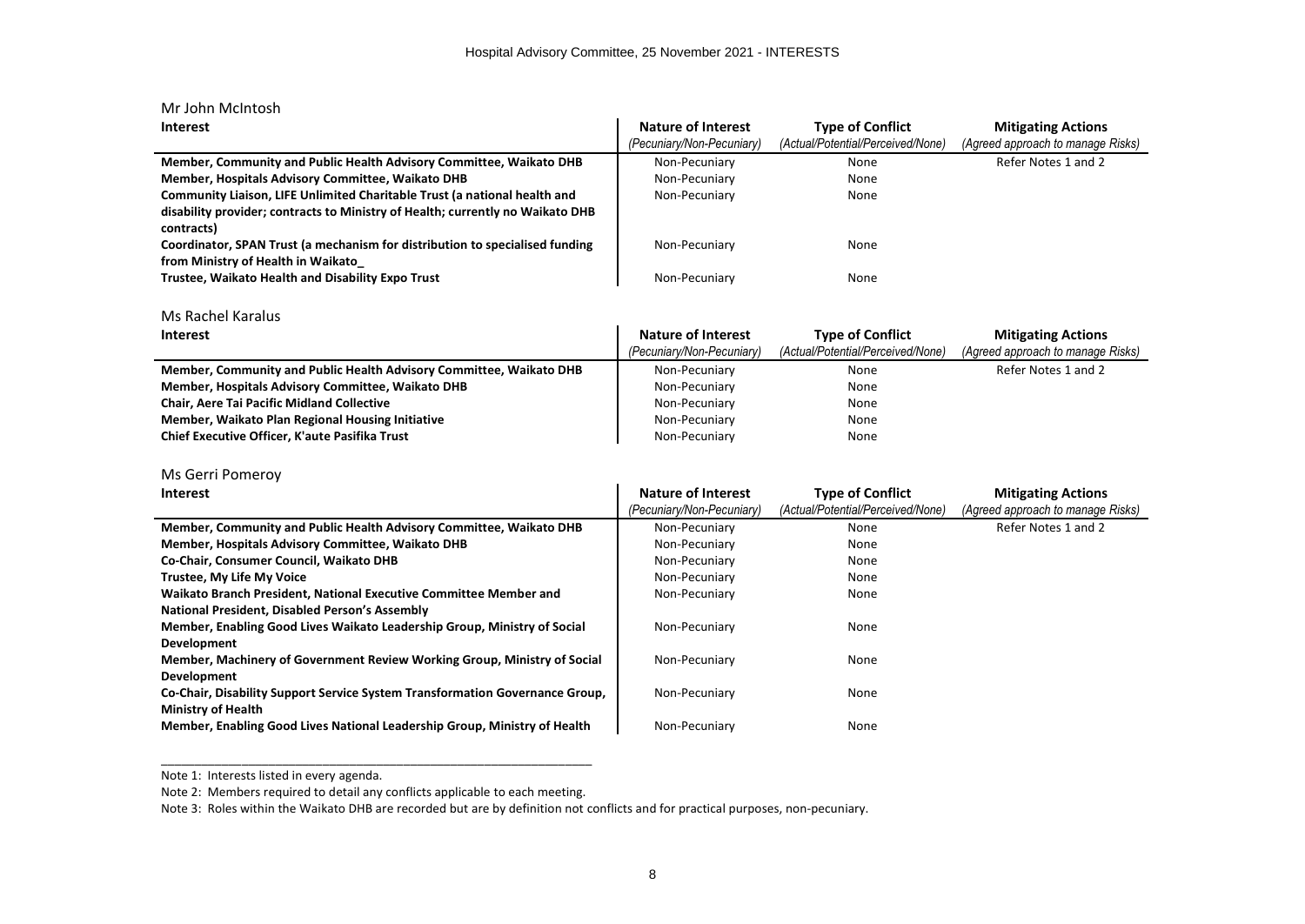| <sup>a</sup> Mr Fungai Mhlanga                                                |                           |                                   |                                   |
|-------------------------------------------------------------------------------|---------------------------|-----------------------------------|-----------------------------------|
| <b>Interest</b>                                                               | <b>Nature of Interest</b> | <b>Type of Conflict</b>           | <b>Mitigating Actions</b>         |
|                                                                               | (Pecuniary/Non-Pecuniary) | (Actual/Potential/Perceived/None) | (Agreed approach to manage Risks) |
| Member, Community and Public Health Advisory Committee, Waikato DHB           | Non-Pecuniary             | None                              | Refer Notes 1 and 2               |
| Member, Hospitals Advisory Committee, Waikato DHB                             | Non-Pecuniary             | None                              |                                   |
| Employee, Department of Internal Affairs (DIA) - Office of Ethnic Communities | Non-Pecuniary             | None                              |                                   |
| <b>Trustee, Indigo Festival Trust</b>                                         | Non-Pecuniary             | None                              |                                   |
| Member, Waikato Sunrise rotary Club                                           | Non-Pecuniary             | None                              |                                   |
| <b>Trustee, Grandview Community Garden</b>                                    | Non-Pecuniary             | None                              |                                   |
| Volunteer, Waikato Disaster Welfare Support Team(DWST) - NZ Red Cross         | Non-Pecuniary             | None                              |                                   |
| <b>Volunteer, Ethnic Football Festival</b>                                    | Non-Pecuniary             | None                              |                                   |
|                                                                               |                           |                                   |                                   |
| Mr David Slone                                                                |                           |                                   |                                   |
| <b>Interest</b>                                                               | <b>Nature of Interest</b> | <b>Type of Conflict</b>           | <b>Mitigating Actions</b>         |
|                                                                               | (Pecuniary/Non-Pecuniary) | (Actual/Potential/Perceived/None) | (Agreed approach to manage Risks) |
| Member, Community and Public Health Advisory Committee, Waikato DHB           | Non-Pecuniary             | None                              | Refer Notes 1 and 2               |
| Member, Hospitals Advisory Committee, Waikato DHB                             | Non-Pecuniary             | None                              |                                   |
| Director and Shareholder, The Optimistic Cynic Ltd                            | Non-Pecuniary             | None                              |                                   |
| <b>Trustee, NZ Williams Syndrome Association</b>                              | Non-Pecuniary             | None                              |                                   |
| <b>Trustee, Impact Hub Waikato Trust</b>                                      | Non-Pecuniary             | None                              |                                   |
| <b>Employee, CSC Buying Group Ltd</b>                                         | Non-Pecuniary             | None                              |                                   |
| Advisor, Christian Supply Chain Charitable Trust                              | Non-Pecuniary             | None                              |                                   |
|                                                                               |                           |                                   |                                   |
| Ms Judy Small                                                                 |                           |                                   |                                   |
| <b>Interest</b>                                                               | <b>Nature of Interest</b> | <b>Type of Conflict</b>           | <b>Mitigating Actions</b>         |
|                                                                               | (Pecuniary/Non-Pecuniary) | (Actual/Potential/Perceived/None) | (Agreed approach to manage Risks) |
| Member, Community and Public Health Advisory Committee, Waikato DHB           | Non-Pecuniary             | None                              | Refer Notes 1 and 2               |
| Member, Hospitals Advisory Committee, Waikato DHB                             | Non-Pecuniary             | None                              |                                   |
| Member, Consumer Council, Waikato DHB                                         | Non-Pecuniary             | None                              |                                   |
| Director, Royal NZ Foundation for the Blind                                   | Non-Pecuniary             | None                              |                                   |
|                                                                               |                           |                                   |                                   |

<sup>&</sup>lt;sup>a</sup> The following statement has been requested for inclusion - All the comments and contributions I make in the Committee meetings are purely done in my personal capacity as a *member of the migrant and refugee community in Waikato. They are not in any way representative of the views or position of my current employer (Office of Ethnic communities/Department of Internal Affairs).*

Note 1: Interests listed in every agenda.

Note 2: Members required to detail any conflicts applicable to each meeting.

Note 3: Roles within the Waikato DHB are recorded but are by definition not conflicts and for practical purposes, non-pecuniary.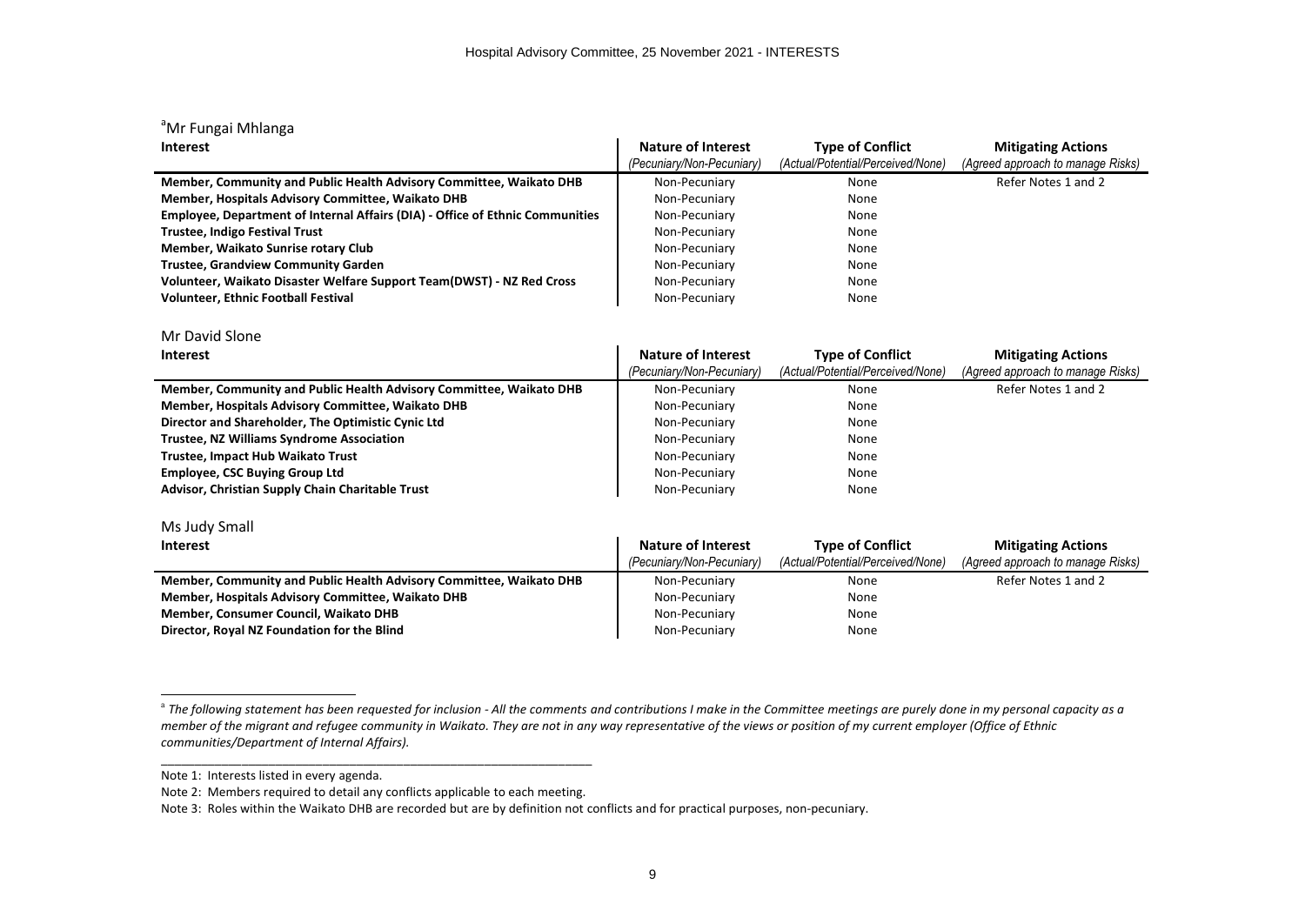| Mr Glen Tupuhi                                                                                      |                           |                                   |                                   |
|-----------------------------------------------------------------------------------------------------|---------------------------|-----------------------------------|-----------------------------------|
| <b>Interest</b>                                                                                     | Nature of Interest        | <b>Type of Conflict</b>           | <b>Mitigating Actions</b>         |
|                                                                                                     | (Pecuniary/Non-Pecuniary) | (Actual/Potential/Perceived/None) | (Agreed approach to manage Risks) |
| Member, Community and Public Health Advisory Committee, Waikato DHB                                 | Non-Pecuniary             | None                              | Refer Notes 1 and 2               |
| Member, Hospitals Advisory Committee, Waikato DHB                                                   | Non-Pecuniary             | None                              |                                   |
| Member, Iwi Maaori Council, Waikato DHB                                                             | Non-Pecuniary             | None                              |                                   |
| Board member, Hauraki PHO                                                                           | Non-Pecuniary             | None                              |                                   |
| Board member, Te Korowai Hauora o Hauraki                                                           | Non-Pecuniary             | None                              |                                   |
| Chair Nga Muka Development Trust, a representation of Waikato Tainui North<br>Waikato marae cluster | Non-Pecuniary             | None                              |                                   |

Note 1: Interests listed in every agenda.

Note 2: Members required to detail any conflicts applicable to each meeting.

Note 3: Roles within the Waikato DHB are recorded but are by definition not conflicts and for practical purposes, non-pecuniary.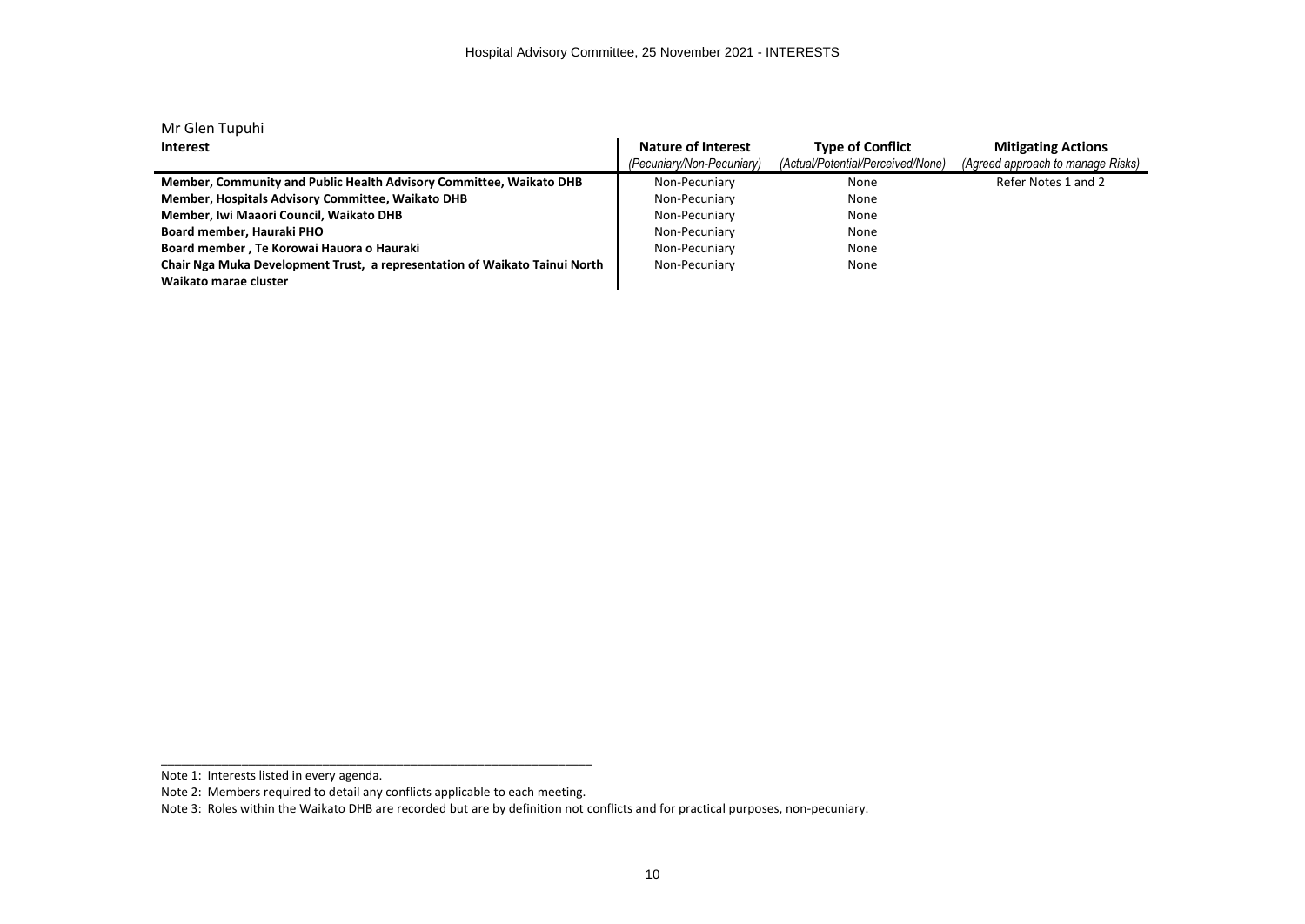<span id="page-10-0"></span>

# **Minutes and Matters Arising**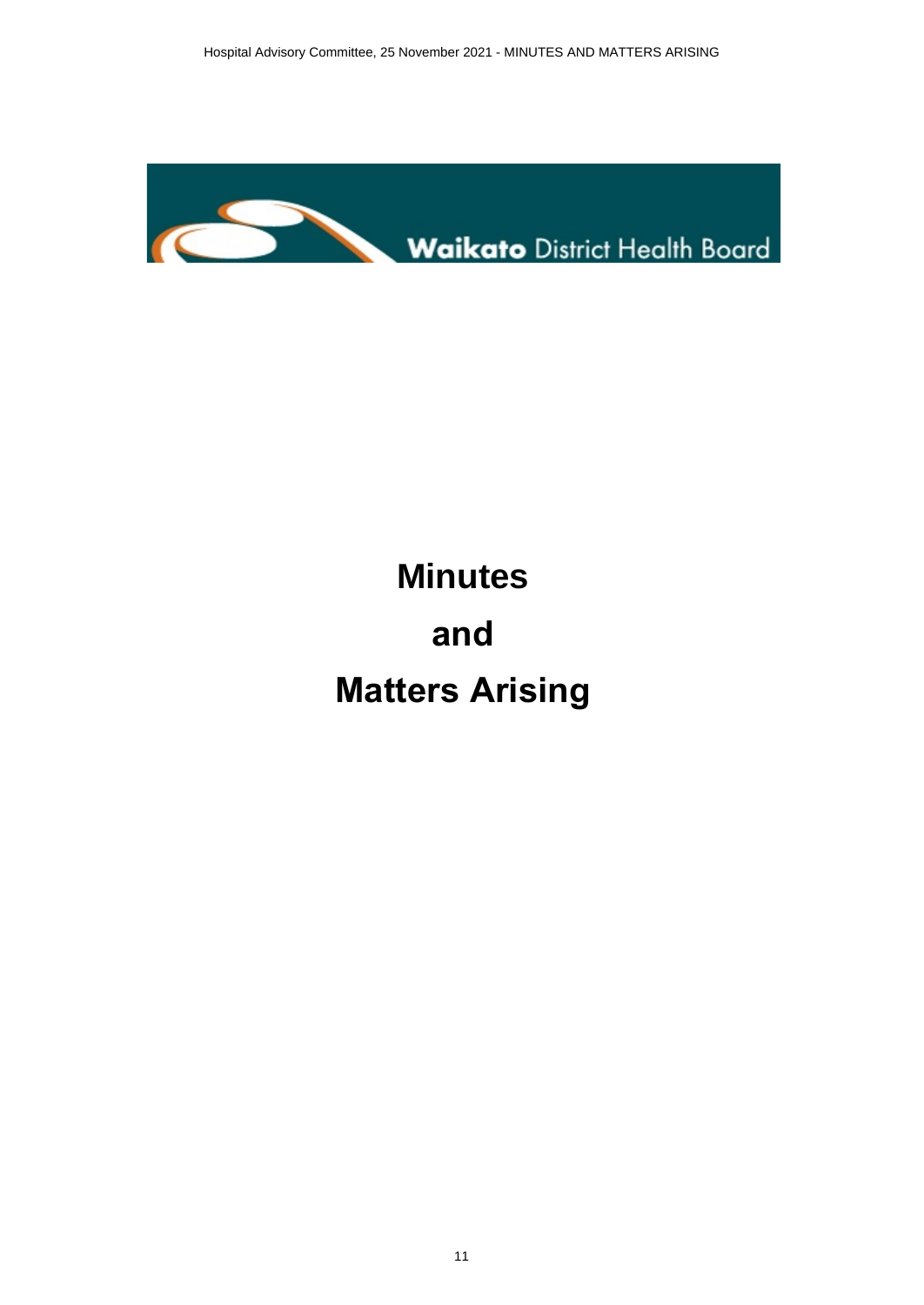## <span id="page-11-0"></span>**WAIKATO DISTRICT HEALTH BOARD Minutes of the Hospitals Advisory Committee held on 23 September 2021 commencing at 10.45am via Zoom**

| <b>Present:</b>   | Mr C Paraone (Chair)<br>Dame K Poutasi<br>Emeritus Professor M Wilson<br>Mr D Slone<br>Dr P Malpass<br>Ms T Thompson-Evans<br>Mr F Mhlanga                                                                                                                                           |
|-------------------|--------------------------------------------------------------------------------------------------------------------------------------------------------------------------------------------------------------------------------------------------------------------------------------|
|                   | Ms R Karalus<br>Ms G Pomeroy<br>Ms J Small                                                                                                                                                                                                                                           |
| In Attendance:    | Ms D Chin<br>Dr K Snee, Chief Executive<br>Ms C Lowry, Executive Director - Hospital and Community Services<br>Mr R Nia Nia, Executive Director - Māori, Equity & Health Improvement<br>Mr N Hablous, Company Secretary<br>Dr J Carr, Senior Medical Officer - Primary and Community |
| <b>Apologies:</b> | Mr A Connolly<br>Mr J McIntosh                                                                                                                                                                                                                                                       |

### **ITEM 1: APOLOGIES**

**Resolved THAT** the apologies from Mr A Connolly and Mr J McIntosh are accepted.

### **ITEM 2: INTERESTS**

#### **3.1 Register of Interests**

No changes were required to the register of interests.

#### **3.2 Conflicts relating to items on the Agenda** No conflicts of interest relating to items on the agenda were foreshadowed.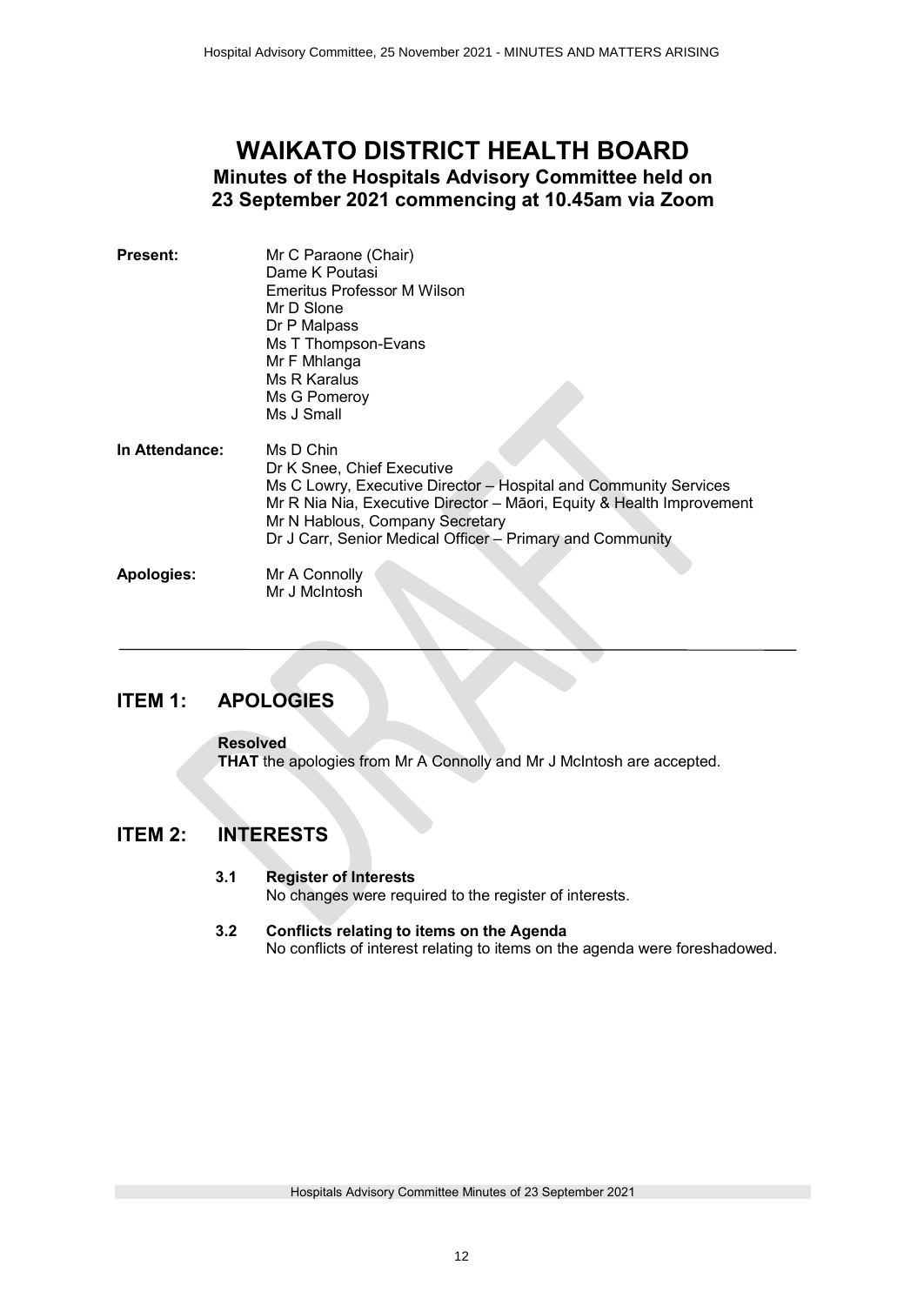### **ITEM 3: MINUTES OF PREVIOUS MEETING AND MATTERS ARISING**

#### **3.1 Waikato DHB Hospitals Advisory Committee: 24 June 2021**

## **Resolved**

**THAT**

The minutes of the Waikato DHB Hospitals Advisory Committee held on 24 June 2021 are confirmed as a true and correct record.

> **Moved:** Mr F Mhlanga **Seconded:** Ms R Karalus

The Chair congratulated the executive team and partners involved in the successful management of the cyber incident in support of our staff, patients and communities.

**3.2 Matters Arising** 

Nil

### **ITEM 4: Executive Director – Hospital and Community Services**

#### **4.1 Waikato DHB Cybersecurity Incident May 2021**

**The report was taken as read.** 

#### **The Committee:**

- 1) **Noted** the content of this report.
- 2) **Noted** that the number of patients waiting for services has increased as a result of these events.
- 3) **Noted** service plans are in place to assist with the recovery from these events and performance against these plans will be actively managed.

The report provided an update on the impact of the Cyber Incident on clinical services from a Hospital and Community Services perspective.

Plans are in place to mitigate the potential risks resulting from the cumulative impact of these pressures on services and to support access to planned care services.

*Ms C Lowry* talked through the main points of the report stating that the Waikato Hospital and Community Services teams have shown quite some resilience as they have endured months managing one crisis after another.

**Noted** currently in the final phase of restoration standing up systems and processes with service teams working closely with IT to restore systems to pre cyber incident and enhance systems wherever possible.

**Noted** that throughout the recovery phase the services have applied an equity lens to mitigate any issues for affected groups in our community.

**Noted** there is a process in place to manage the referrals backlog and identify any patients at risk.

Hospitals Advisory Committee Minutes of 23 September 2021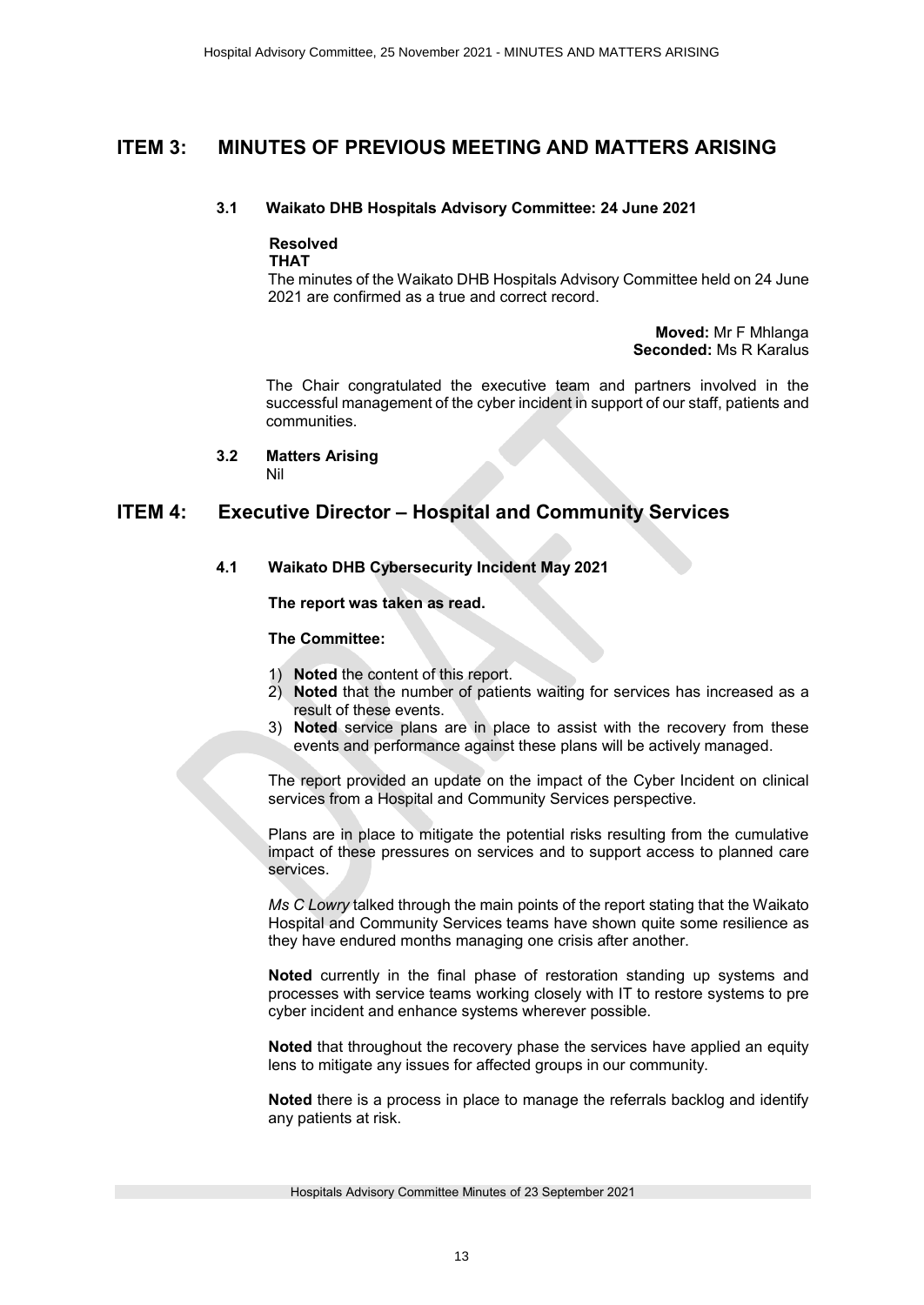**Acknowledged** the onerous process to upload data that was manually recorded during the outage.

**Noted** Rural and Community services experienced limitations with screening services and dental services that are reliant on online clinical systems to support their services. Systems are now restored to pre cyber incident state.

The Chair acknowledged the intense pressure on staff for quite some period of time and how staff have pulled together to navigate their way through the challenging times.

*Mr P Malpass* echoed the acknowledgement and asked:

- 1. How staff are being supported through these demanding times.
- 2. The impact on the retention of staff; recalling a staff turnover rate of 12% in recent years.

*Dr K Snee* informed of an increase in attrition of staff in the IT department as a result of the Cyber Incident, and a number of other factors, however it appears to have slowed over the last month.

*Ms C Lowry* **agreed** to report on staff turnover at the next Committee meeting.

*Ms C Lowry* reported on the additional pressures placed on staffing levels through sick leave, critical vacancies and recent industrial action from the nursing workforce. To support the wellbeing of staff, a support programme known as the Umbrella programme has been introduced and is available to all staff through online webinars. The Umbrella programme is designed to help staff build resilience and develop coping strategies in challenging times.

The Umbrella programme would be ongoing to support staff. To date approximately 600 staff members have accessed the online platform.

*Ms C Lowry* reported on the support provided by the dedicated equity services team in offering advice to clinical areas using the equity frameworks developed. The approach has been strengthened by the recent appointment of Tio Sewell, Director of Maori health and Equity services.

**Noted** the dedication by the Hospital and Community teams on addressing implications on equity at every Cyber Incident CIMs meeting.

*Ms R Karalus* acknowledged the inclusion of the equity lens placed throughout the report presented to the Committee; and noted an improvement on earlier reports.

*Mr D Slone* enquired and *Ms C Lowry* responded that equity discussions had extended to the disability community and consideration was given through priority bookings.

**The Committee requested** the tracking of the numbers for the disability community be included in the next report to the Committee on planned care, if this is possible.

*Mr P Malpass* shared that rural communities were nervous and concerned for the future with a sense of deterioration in access to health care and requested an update on the locality approach.

*The Chair* confirmed that progress on the locality discussion would be brought to the next Committee meeting.

Hospitals Advisory Committee Minutes of 23 September 2021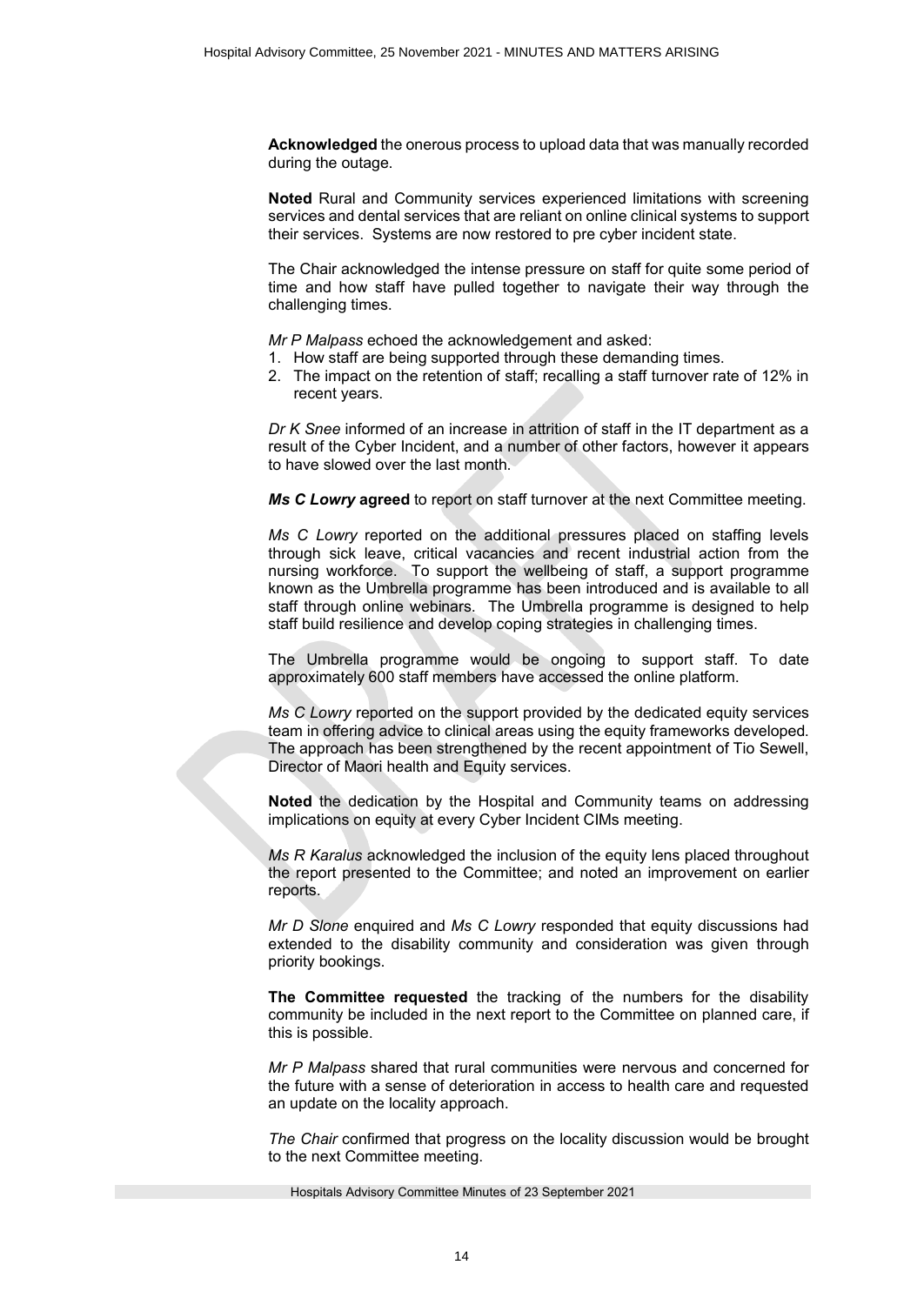*Mr F Mhlanga* enquired as to how the equity lens is applied to the migrant older people and how the support for this community is or can be measured.

*The Chair* **requested** Ms C Lowry report on the older person cohort for the migrant population within planned care if this is possible.

#### **ITEM 5: INFORMATION**

Nil

#### **ITEM 6: GENERAL BUSINESS**

*Ms J Small* enquired as to the transport plan in place for assisting with our equity approach.

*Ms L Gestro* informed that a plan was going to the Commissioners in October and would be made available to the next Committee meeting.

*Mr R Nia Nia* informed of the Equity framework and Regional Equity plan that provided a range of equity priorities. A report including a dashboard that shows vaccination rates would be provided to the Committee at a future meeting. These priorities align with our DHB KPIs and our disability responsiveness plan.

**Noted** the Waikato DHB Annual Plan was currently with the Ministry of Health awaiting final sign off.

#### **The Committee**

**Requested** that two or three main priorities of Hospital and Community Services for the year ahead be reported on at the next Committee meeting.

### **DATE OF NEXT MEETING**

25 November 2021

*Mr R Nia Nia* closed with a karakia.

Chairperson: Mr Chad Paraone

Date: 23 September 2021

Meeting Closed: 12.08pm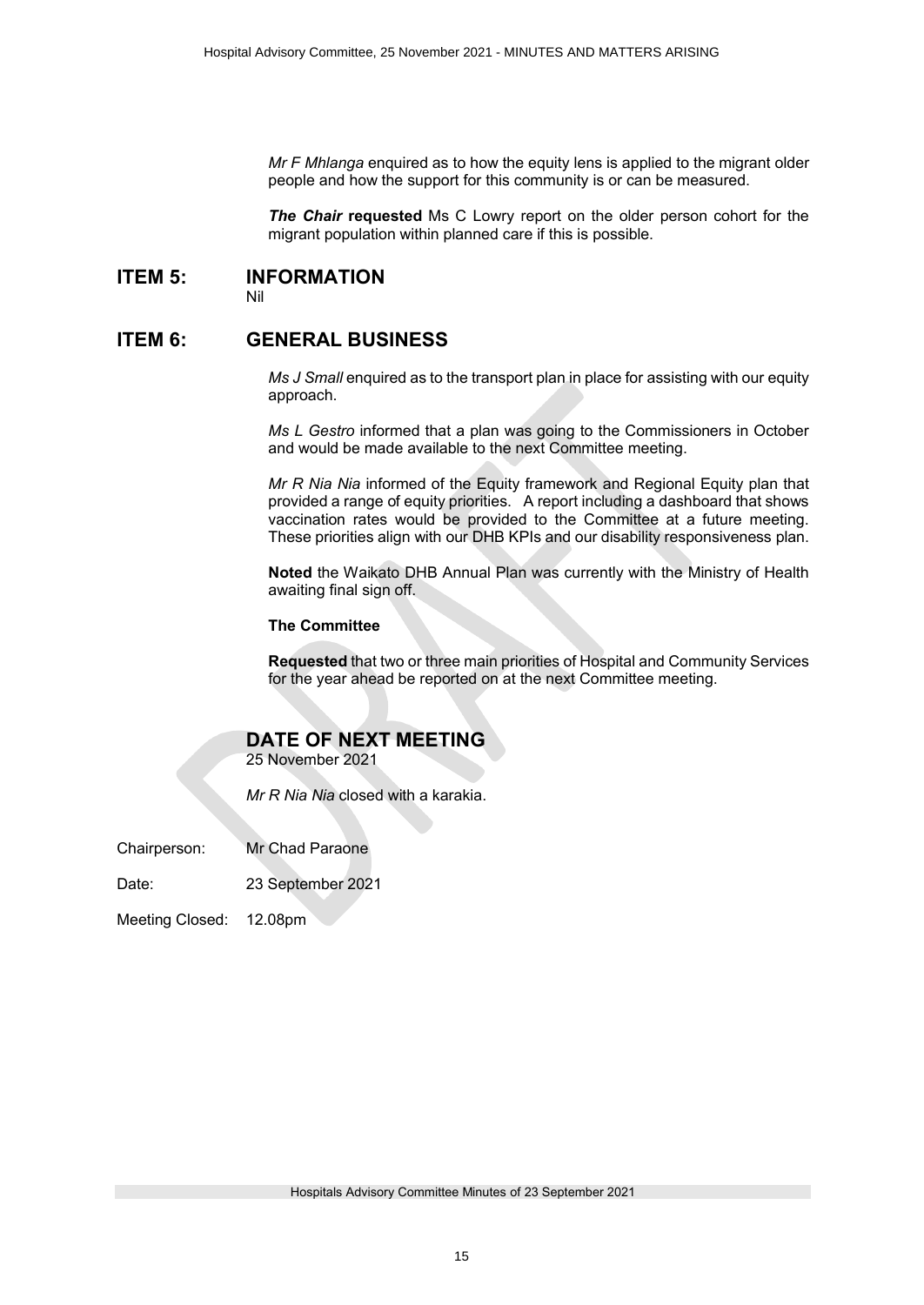

# **Executive Director Hospital and Community Services**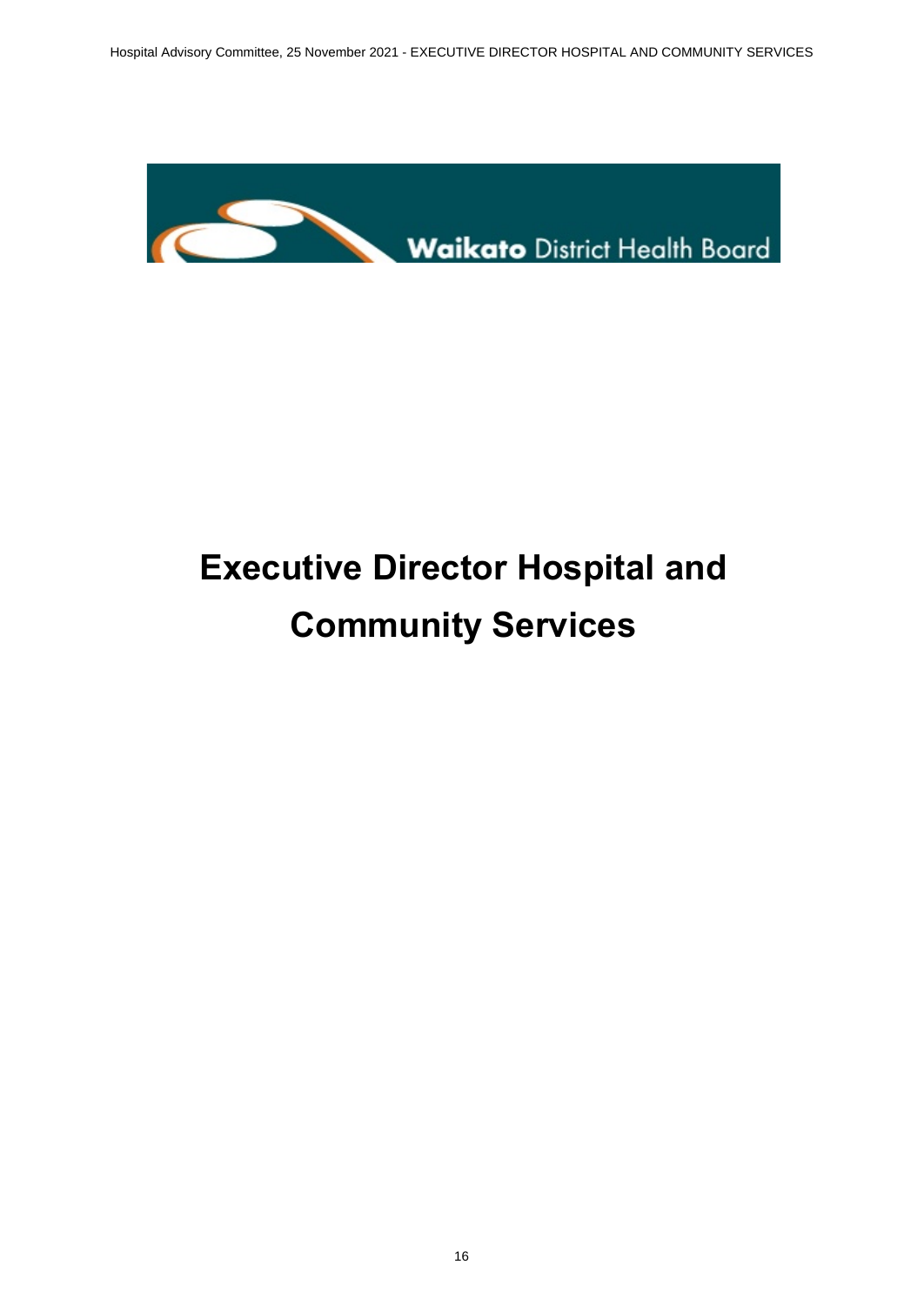<span id="page-16-0"></span>Across the two Statutory Committees (CPHAC/DSAC and HAC) we will be presenting on our preparedness for COVID in hospital services, the community and regionally (Te Manawa Taki)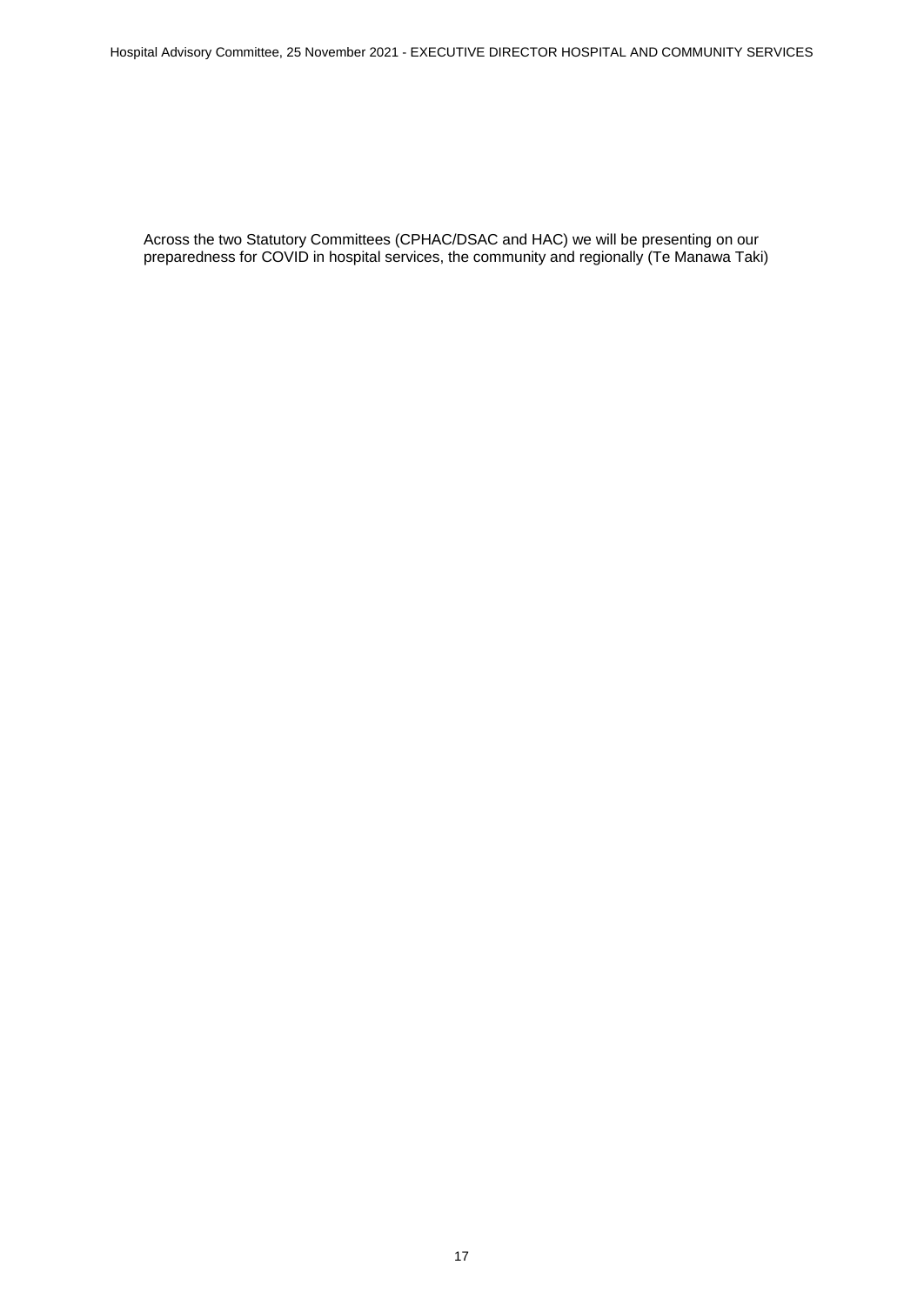<span id="page-17-0"></span>

## **Information**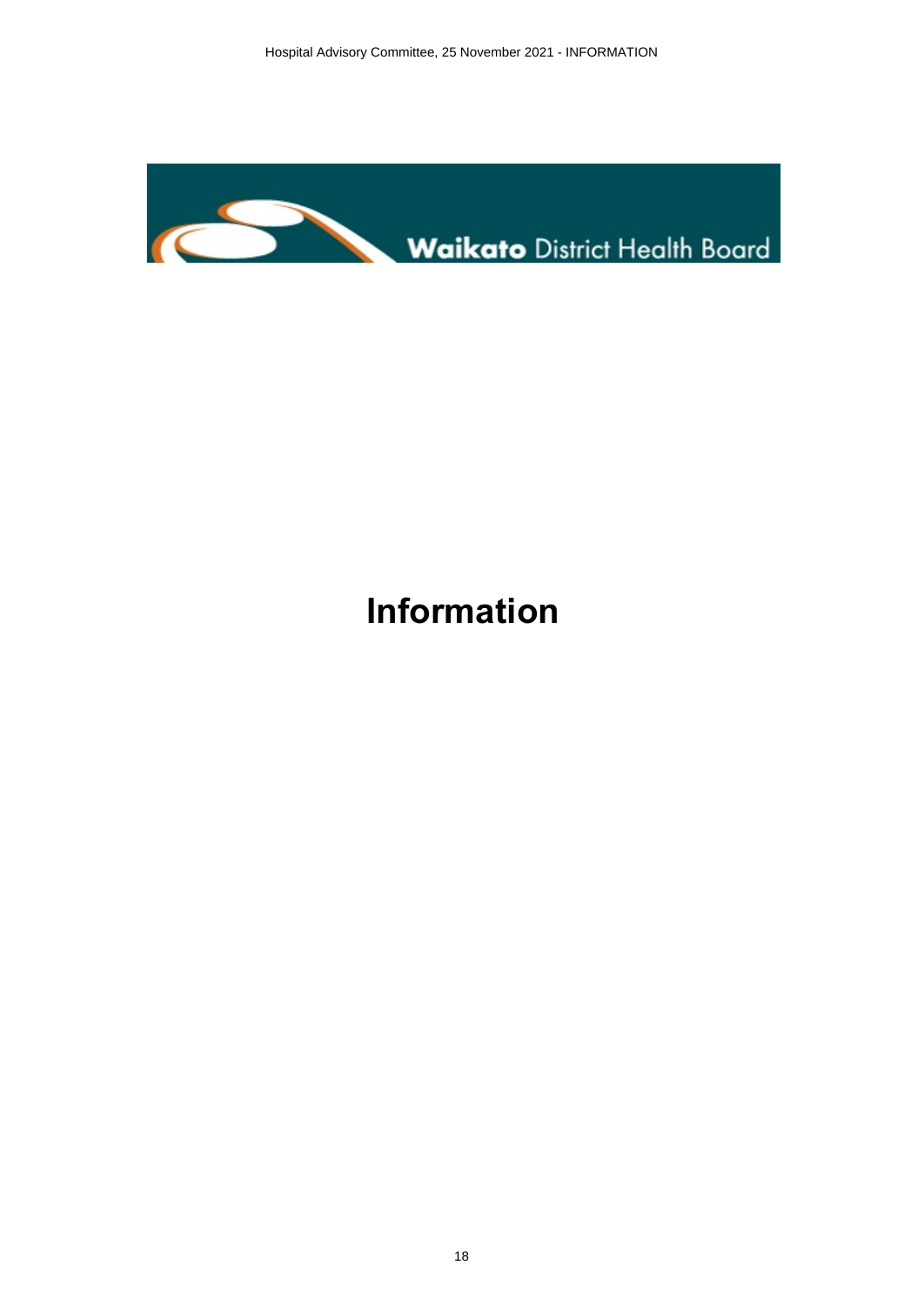<span id="page-18-0"></span>

## **General Business**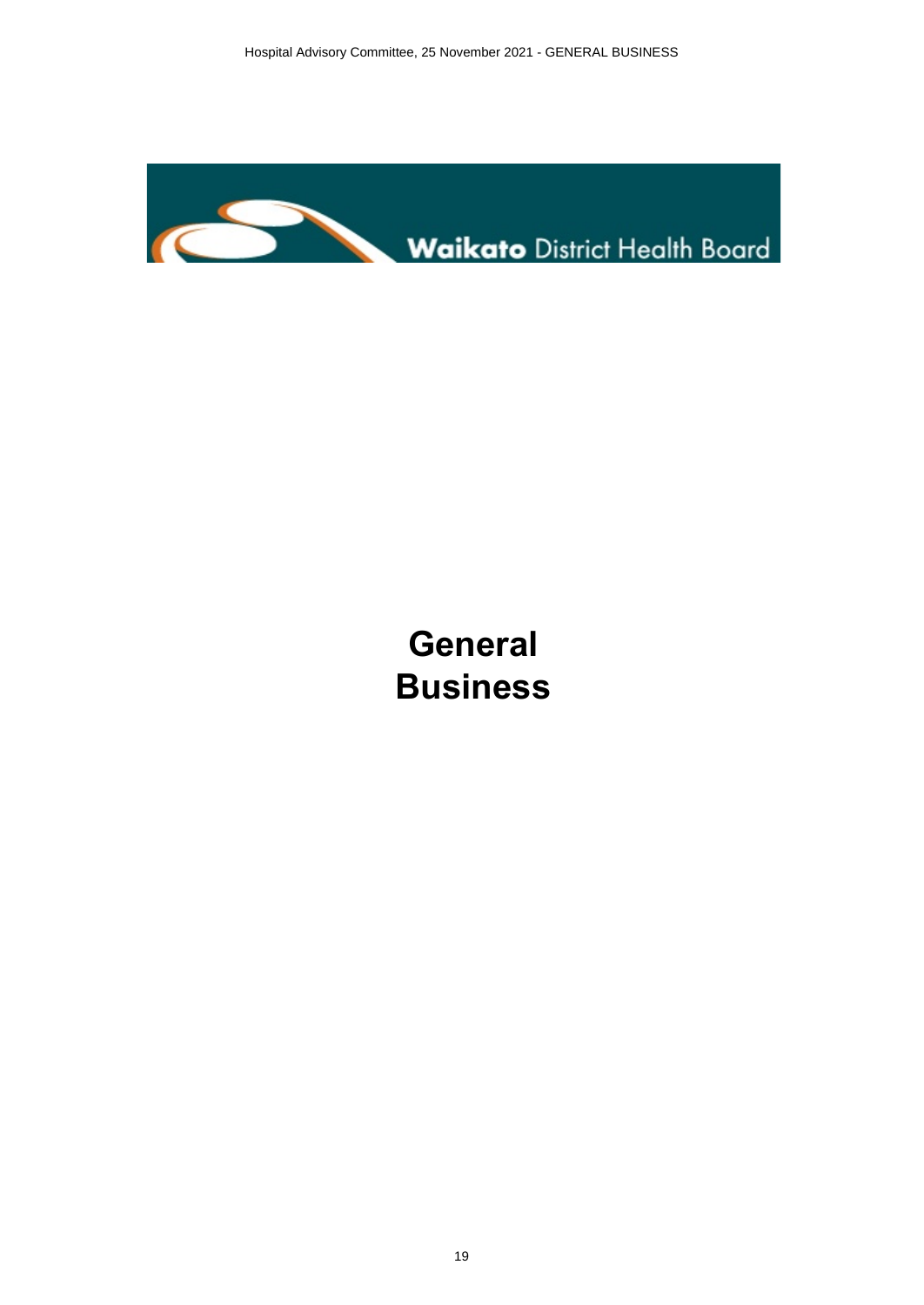<span id="page-19-0"></span>2022 Meeting Dates:

24 February 5 May 23 June